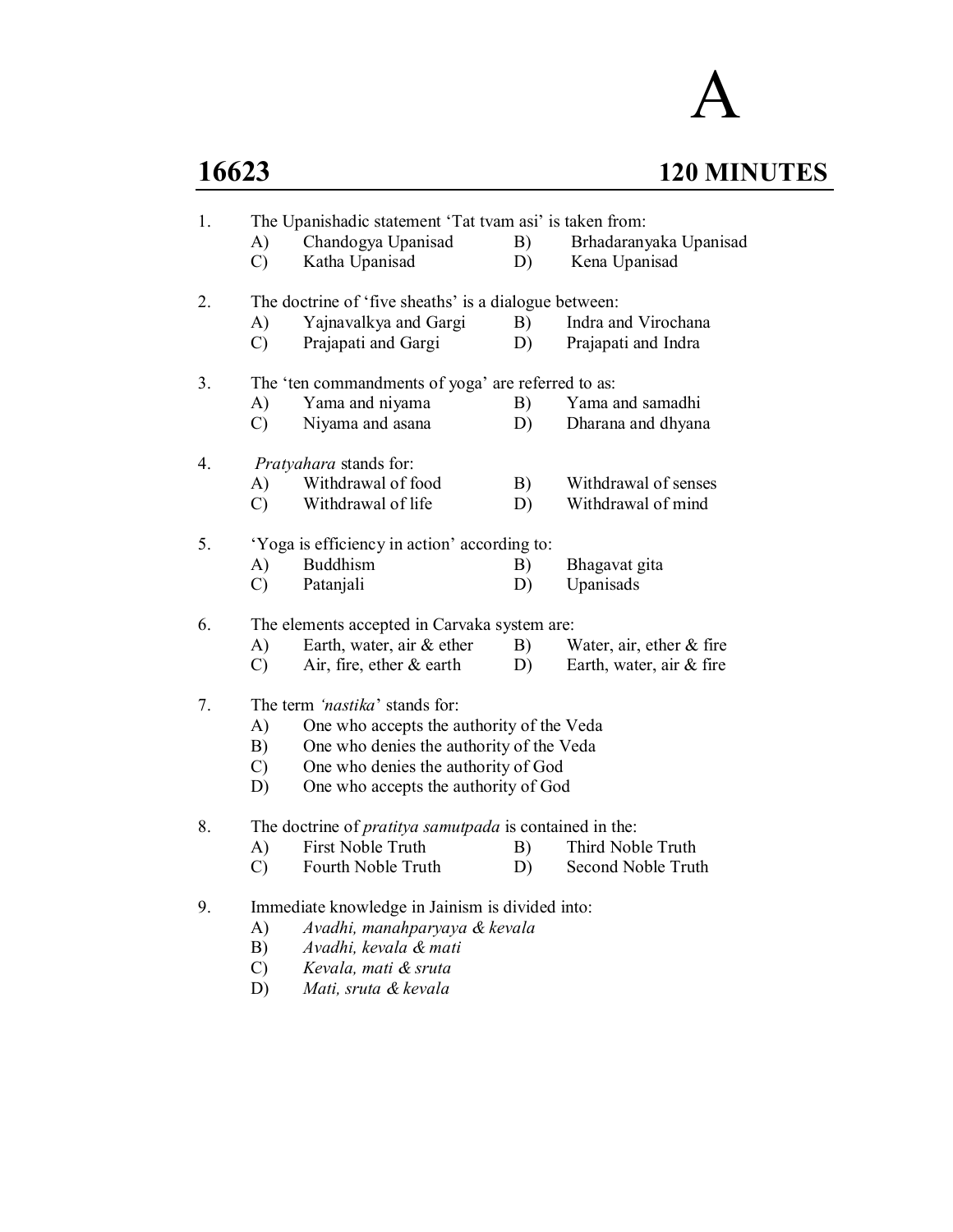- 10. Which of the following is not an operation of *avidya:*
	- A) Positive wrong knowledge B) Doubt
	- C) Absence of knowledge D) Knowledge

#### 11. According to M. N Roy, the triple eternal attributes of man are:

- A) Reason, morality and freedom
- B) Reason, morality and power
- C) Morality, power and reason
- D) Reason, power and morality

12. The concept of '*Viswamanava*' is advocated by:

- A) Tagore B) Gandhi
- C) Vivekananda D) M N Roy

#### 13. Which of the following is not a fundamental idea of satyagraha:

- A) There is evil in the world
- B) Evil must be overcome
- C) Evil can be overcome by violence
- D) Evil can be overcome by patient suffering

#### 14. The concept referred to as the 'last will and testament of Gandhiji' is known as:

- A) Trusteeship B) Satyagraha
- C) Truth D) Non-violence

15. According to Vivekananda, liberty is identified with:

- A) Self-realisation B) Power
- C) Authority D) Bribery

#### 16. The distinction between *jivatma* and *Caitya purusa* is introduced by:

- A) Vivekananda B) Aurobindo
- C) Gandhi D) M N Roy

17. According to M N Roy, the new social philosophy must begin with:

- A) Economic welfare B) Social reconstruction
- C) Political liberty D) Reviving faith in man

18. Which of the following is true of J. Krishnamurti:

- A) Truth is God B) Truth is reality
- C) Truth is a pathless land D) Truth is force

#### 19. The problems of earliest Greek philosophers are:

- A) Problem of substance and problem of man
- B) Problem of substance and problem of change
- C) Problem of change and problem of man
- D) Problem of man and problem of knowledge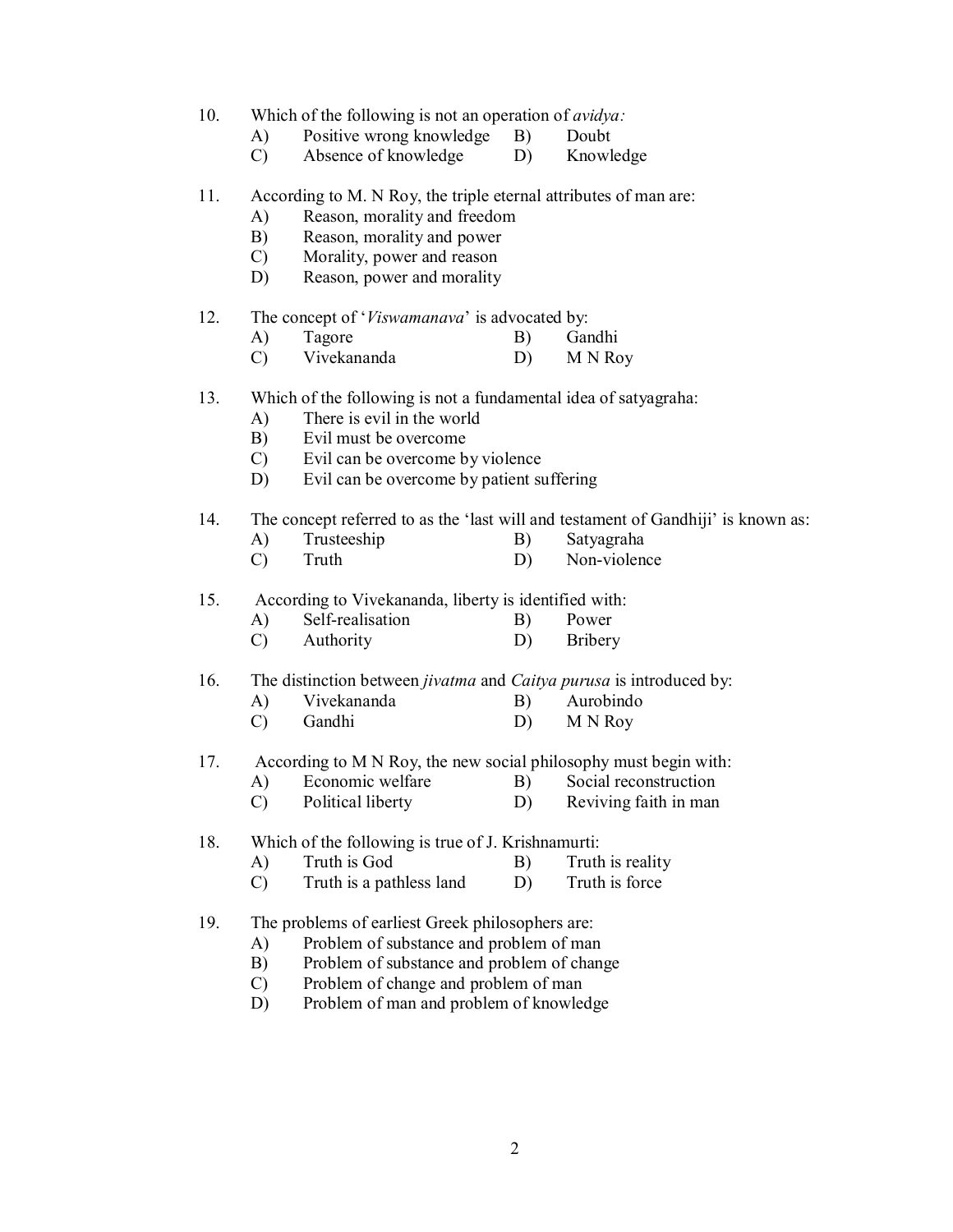- 20. Aristotle wanted to establish that:
	- A) Reality is transcendent
	- B) Reality is superior
	- C) Reality is inherent in the particular things
	- D) Reality is far above the actual

21. Descartes exemplifies his celebrated method of doubt in the book:

- A) *Discourse on Method* B) *Meditations on First Philosophy*
- C) *Principles of Philosophy* D) *Metaphysics*

#### 22. The ideal of 'pre-supposition less enquiry' is associated with:

- A) Idealism B) Marxism
- C) Existentialism D) Phenomenology

#### 23. The quantitative method of inductive inference is:

- A) Method of Concomitant Variation
- B) Method of Agreement
- C) Method of Difference
- D) Method of Residues
- 24. The expression 'everybody should live by the sweat of his brow' represents the theory of:

| Swadeshi | Non-possession |
|----------|----------------|
|          |                |

C) Bread labor D) Trusteeship

25. Find the odd man out from the following: A) Brentano B) Carnap C) Meinong D) Husserl

#### 26. (i). All thinkers are professors (ii). No thinkers are politicians Which of the following is true of these two propositions?

- A) (i) is A-prop  $\&$  (ii) is E-prop
- B) (i) is E-prop  $\&$  (ii) is A-prop
- C) (i) is A-prop  $\&$  (ii) is I-Prop
- D) (i) is O-prop  $\&$  (ii) is E-prop

#### 27. Which of the following is not true for Kant?

- A) The world of phenomena
- B) The world of understanding
- C) The supersensible world
- D) Concrete universal entity

#### 28. 'When we use moral language, we are simply prescribing a course of action'- this is the approach of:

- A) Prescriptivism B) Emotivism
- C) Descriptivism D) Utilitarianism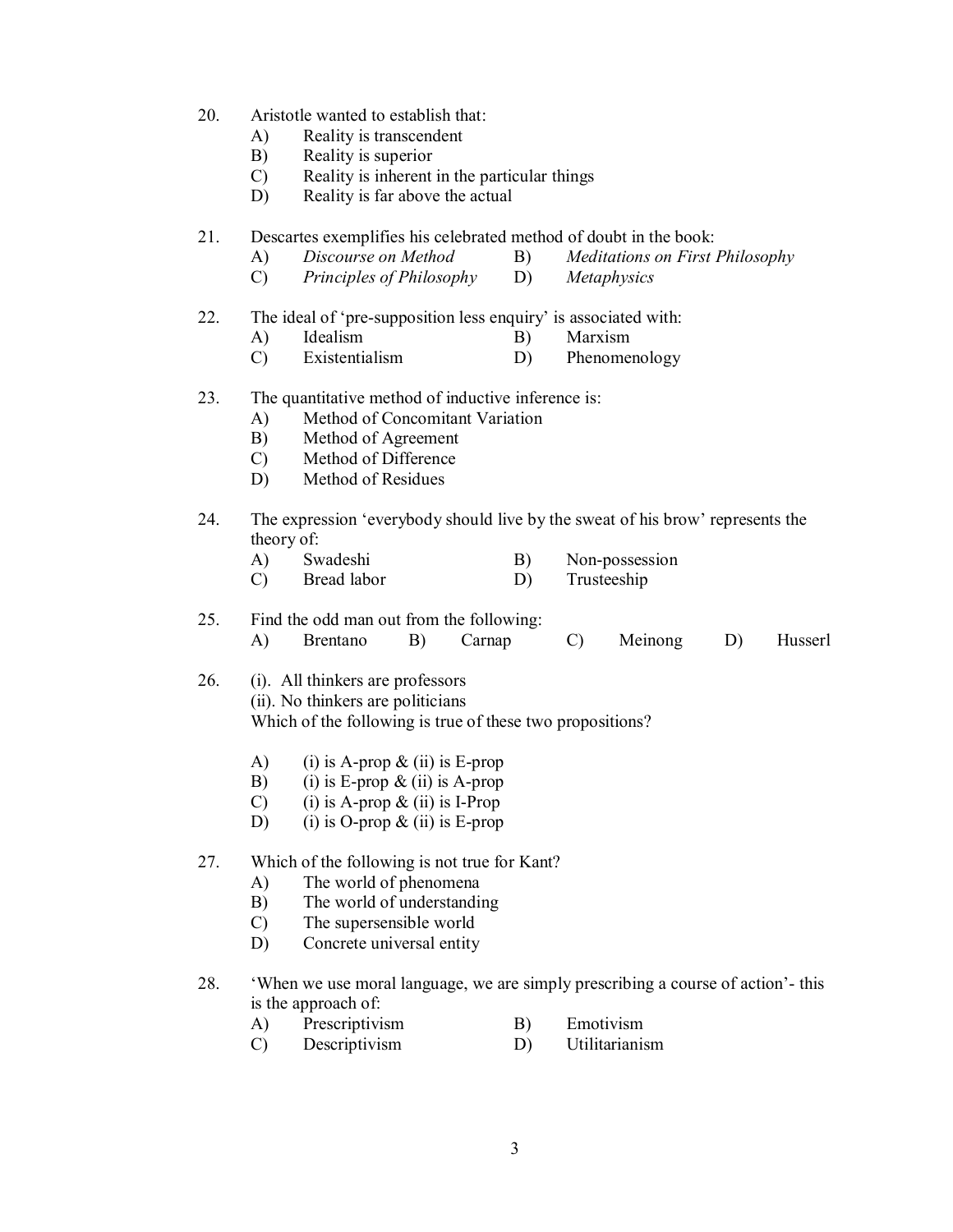- 29. Which of the following is true of Derrida?
	- A) Logocentrism
	- B) Metaphysics of presence
	- C) All language is a species of writing
	- D) Essence precedes existence
- 30. "It is better to be a human being dissatisfied than a pig satisfied" This statement is by:
	- A) Immanuel Kant B) Jeremy Bentham
	- C) F H Bradley D) John Stuart Mill
- 31. According to Kierkegaard, the transition from aesthetic stage to the ethical stage is facilitated by:
	- A) Bad faith B) Despair
	- C) Care D) Nothingness

32. De Morgan's Theorem is the logical equivalent expression of:

- A) Modus ponens B) Modus tollens
- C) Hypothetical syllogism D) Disjunctive syllogism

33. Which of the following is not associated with Wittgenstein?

- A) Picture theory of meaning B) Use theory of meaning
- C) Language games D) Competence and performance
- 34. The expression 'conjectures and refutations' is associated with:
	- A) Francis Bacon B) Issac Newton
	- C) Bertrand Russell D) Karl Popper

35. In his book, *Critique of Pure Reason*, Kant attempts to answer the question:

- A) What ought I to do? B)
- C) What may I hope for? D) What for reason?

#### 36. Existentialism advocated the notion of:

- A) *Esse est percipii* B) *Cogito ergo sum*
- C) *Tabula rasa* D) Existence precedes essence

#### 37. The phenomenological method of bracketing means:

- A) Limiting knowledge to appearances
- B) Eliminating all factual dimensions of experience
- C) Limiting knowledge to reason
- D) Eliminating rationality
- 38. According to Rudolf Carnap the task of philosophy is:
	- A) Constructing metaphysical theory
	- B) Investigating the structure and function of language
	- C) Developing an ideal language
	- D) Examining the use of metaphysics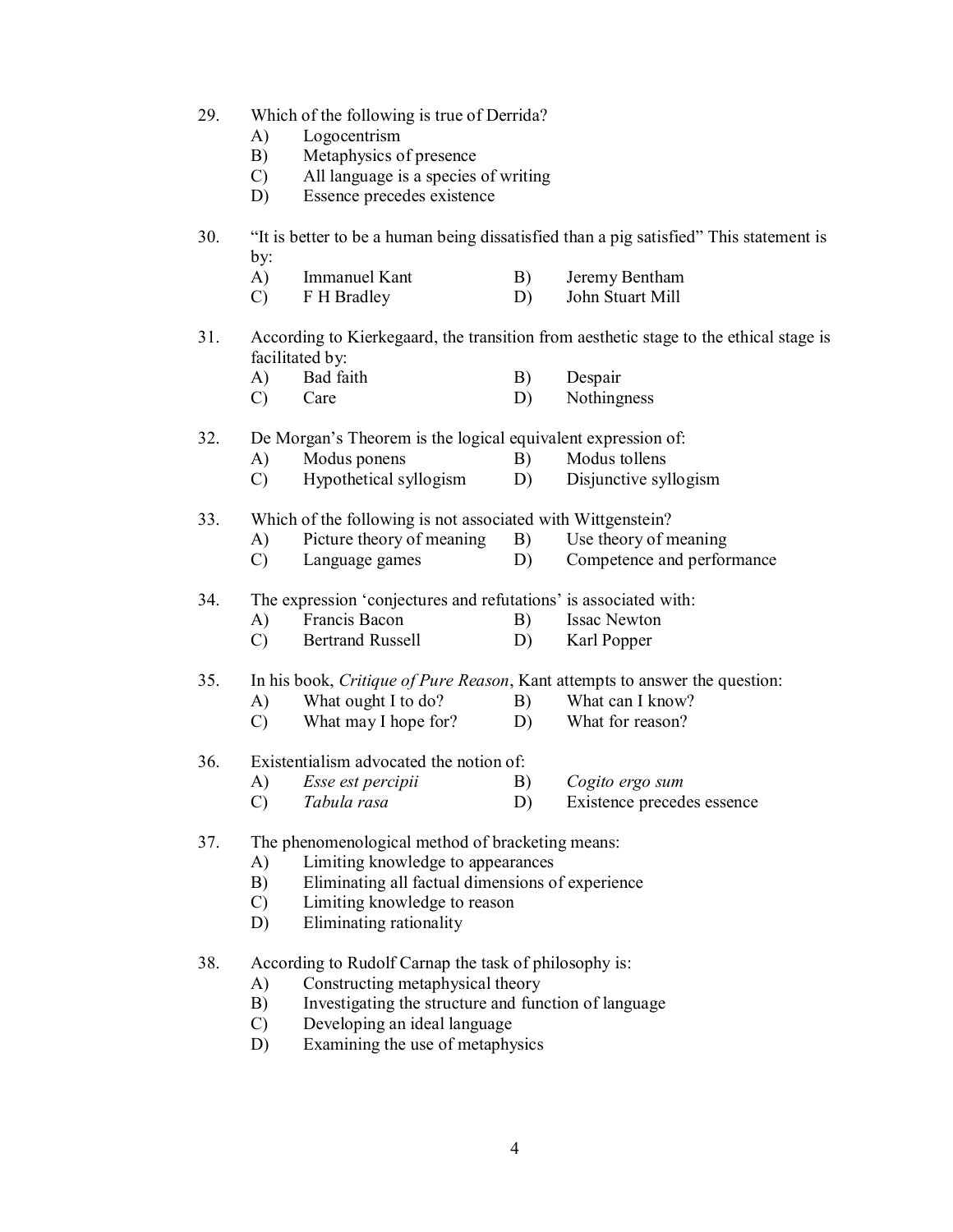| 39. | A)<br>B)<br>$\mathcal{C}$<br>D) | The book that rests on the view that 'the structure of reality determines<br>the structure of language':<br>The Problems of Philosophy<br>Foundations of Arithmetic<br>Philosophical Investigations<br>Tractatus Logico Philosophicus |                                        |            |          |                                          |                                        |    |            |
|-----|---------------------------------|---------------------------------------------------------------------------------------------------------------------------------------------------------------------------------------------------------------------------------------|----------------------------------------|------------|----------|------------------------------------------|----------------------------------------|----|------------|
| 40. | A)                              | Which of the following is a standard categorical syllogism in Fig. I:<br><b>AAA</b>                                                                                                                                                   | B)                                     | <b>AEE</b> |          | $\mathcal{C}$                            | <b>OAO</b>                             | D) | <b>IAI</b> |
| 41. |                                 | The argument                                                                                                                                                                                                                          | M<br>P<br>S.<br>M<br>S<br>$\mathbf{P}$ | is in:     |          |                                          |                                        |    |            |
|     | A)                              | Fig I                                                                                                                                                                                                                                 | B)                                     | Fig III    |          | $\mathcal{C}$                            | Fig. II                                | D) | Fig IV     |
| 42. | A)<br>$\mathcal{C}$             | <i>Reductio ad absurdum</i> is a kind of:<br>Proposition<br>Analogy                                                                                                                                                                   |                                        |            | B)<br>D) | Deductive argument<br>Inductive argument |                                        |    |            |
| 43. | A)<br>$\mathcal{C}$             | The symbolic notation of the statement: 'I will study hard and I will<br>either pass the exam or fail it' is:<br>$S \cdot (P \cdot F)$<br>(S.P) v F                                                                                   |                                        |            | B)<br>D) | S.P.<br>$S$ v $P$ . $F$                  |                                        |    |            |
| 44. | A)<br>$\mathcal{C}$             | If A & B are true statements and $X \& Y$ are false statements the value<br>of $A \vee B$ is:<br>False<br>Doubtful                                                                                                                    |                                        |            | B)<br>D) | True<br>Probable                         |                                        |    |            |
| 45. | A)<br>$\mathcal{C}$             | The method of proving the validity of deductive arguments using rules of<br>inference is called:<br>Natural deduction<br>Predicate logic                                                                                              |                                        |            | B)<br>D) |                                          | Modus ponens<br>Quantification         |    |            |
| 46. | A)<br>$\mathcal{C}$             | Kant advocated the principle of:<br>Categorical Imperative<br>Utilitarianism                                                                                                                                                          |                                        |            | B)<br>D) | Hedonism<br>Emotions                     |                                        |    |            |
| 47. | A)<br>$\mathcal{C}$             | F H Bradley wrote the book:<br>The Republic<br>Methods of Ethics                                                                                                                                                                      |                                        |            | B)<br>D) | Politics                                 | <b>Ethical Studies</b>                 |    |            |
| 48. | A)<br>$\mathcal{C}$             | Ethics considers actions of human beings with reference to their ------<br>Rightness or wrongness<br>Beauty or ugliness                                                                                                               |                                        |            | B)<br>D) |                                          | Truth or falsity<br>Duty or obligation |    |            |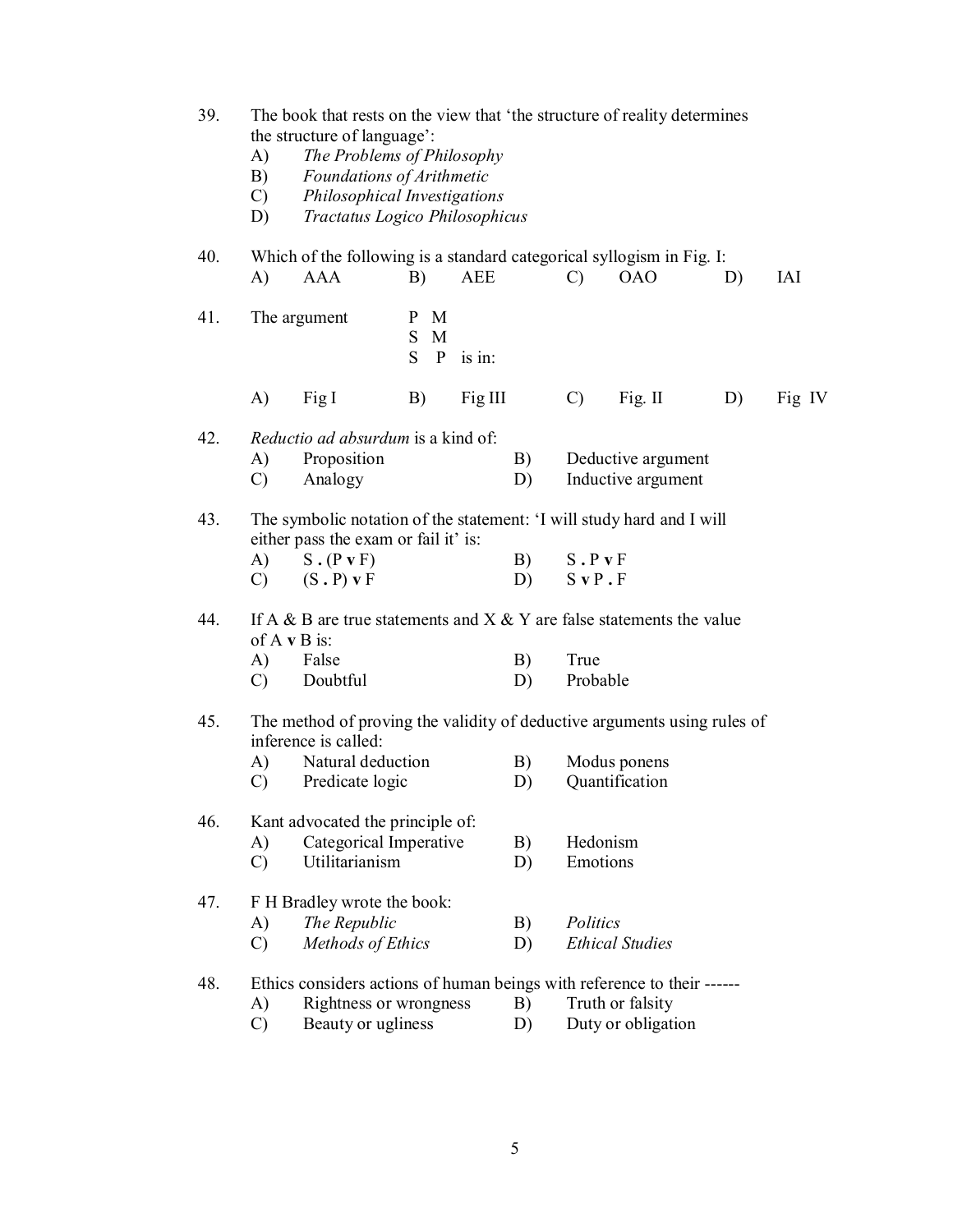- 49. The three philosophical sciences are:
	- A) Ethics, Logic & Aesthetics
	- B) Ethics, Logic & Metaphysics
	- C) Logic, Aesthetics & Ontology
	- D) Metaphysics, Ethics & Aesthetics
- 50. Socrates was interested in:
	- A) Imparting knowledge B) Exposing and expelling ignorance
	- C) Ethical relativism D) None of the above

#### 51. Which of the following is not a statement form?

- A) Tautology B) Contradiction
- C) Modus Ponens D) Contingent

#### 52. Which of the following is an invalid argument form?

- A) Affirming the consequent
- B) Hypothetical syllogism
- C) Modus ponens
- D) Disjunctive syllogism

#### 53. 'Caste is an unnatural institution' according to:

- A) Gandhiji B) B R Ambedkar<br>C) M N Rov D) J Krishnamurti
- C) M N Roy D) J Krishnamurti

54. The expression 'Hell is the other people' is attributed to:

- A) Soren Kierkegaard B) Gabriel Marcel
- C) Martin Heidegger D) J P Sartre

## 55. The distinction between 'problem and mystery' is introduced by:<br>
A) J P Sartre B) Martin Heidegger

- A) J P Sartre B) Martin Heidegger<br>
C) Edmund Husserl B) Gabriel Marcel
- C) Edmund Husserl D)
- 56. The existential mode of *Dasein*, according to Heidegger, is:
	- A) Bad faith B) Care
	- C) Despair D) Existence

#### 57. Read the following statements and choose the correct answer with respect to David Hume:

- 1. Belief in the causal regularity of the world is a product of custom
- 2. Impressions are momentary and fragmentary
- 3. Personal identity is a fiction
- A) All the statements are true
- B) Only statement 1 is correct
- C) Statements 2 and 3 alone are correct
- D) All the statements are false
- 
-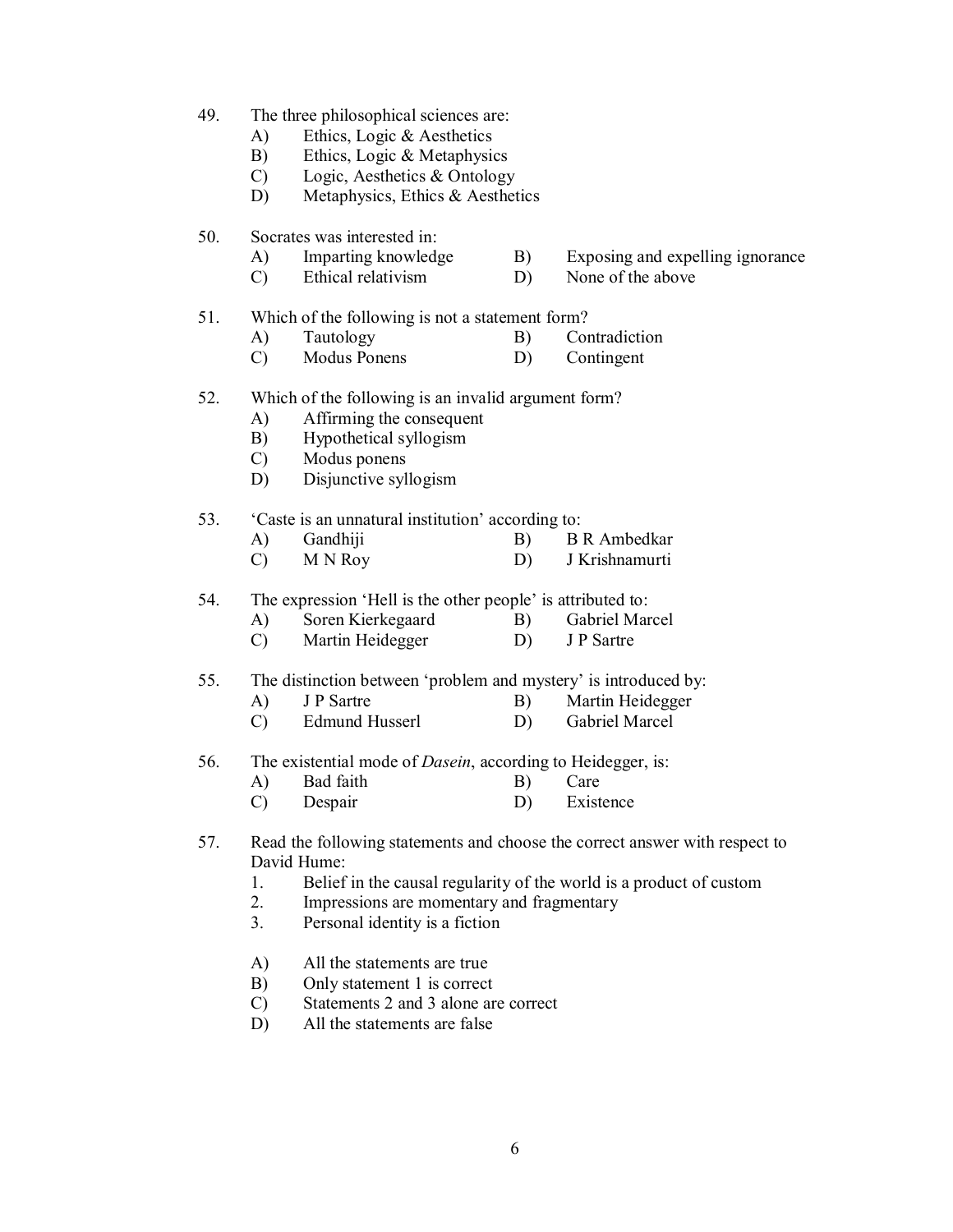58. The thesis that the 'consciousness is intentional' is put forward by:

- 
- A) Edmund Husserl B) Franz Brentano
- C) Martin Heidegger D) Gottlob Frege

59. The statement *'you can't get an ought from an is'* attributed to:

- A) J S Mill B) Immanuel Kant
- C) F H Bradley D) G E Moore

#### 60. 'Homo mensura' was the motto of:

- A) Socrates B) Sophism
- C) Stoicism D) Aristotle

#### 61. The ethical theory that employs the methodology of 'cost-benefit analysis' is:

- A) Formalism B) Utilitarianism
- C) Prescriptivism D) Emotivism

#### 62. The ethical theory that refers to the rights and duties we have as individuals with respect to other individuals is known as:

- A) Hedonism B) Consequentialism
	- C) De ontology D) Intuitionism

#### 63. Identify the distinctive features of the ethics of Kant from the following:

- 1. Principle of autonomy
- 2. Categorical imperative
- 3. Principle of universal right
- A) Feature 2 alone is right
- B) Features 1 and 3 alone are right
- C) Features 2 and 3 alone are right
- D) All the three features are right

### 64. In treating a patient, a doctor is regarded as having ethical duties to:

- 1. Cause no harm or non-malfeasance
- 2. Effect a cure or beneficence
- 3. Respect patient's autonomy
- 4. Treat patients fairly
- A) All the four are equally important
- B) Only no. 4 is important
- C) Only no.2 is important
- D) Nos 2 and 3 alone are important
- 65. According to Immanuel Kant, that man is generous who …
	- A) Gives money because he wants some publicity
	- B) Gives money because he lacks the courage to say 'No'
	- C) Gives money because he is devoted to the cause of humanity
	- D) Gives money because he does not know what else to do with the money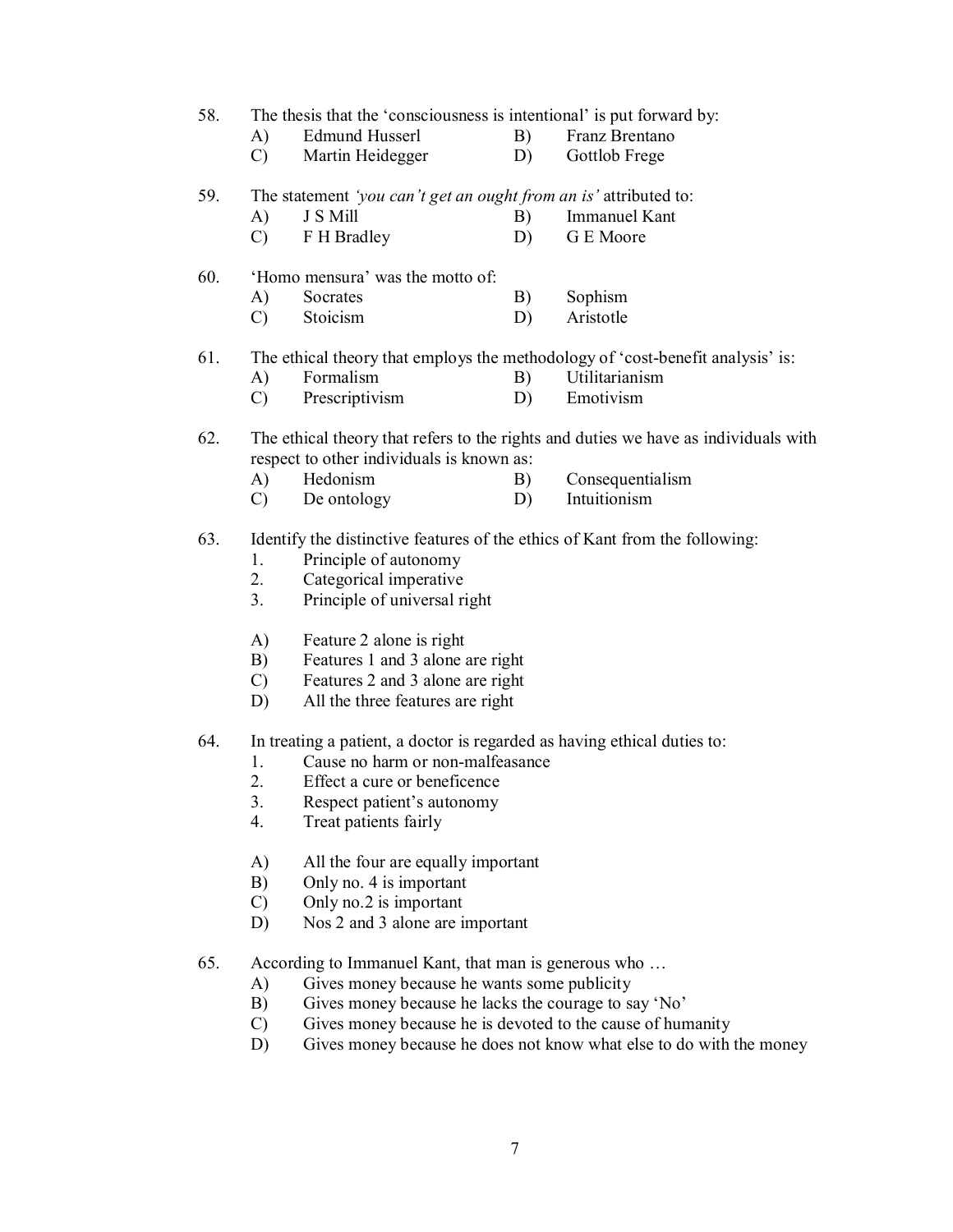- 66. Which of the following is not included under the 'hedonistic calculus':
	- A) Intensity of pleasures
	- B) Duration of pleasures
	- C) Certainty of pleasures
	- D) Warmth and sound of pleasures
- 67. Who among the following is not treated as a leading figure in environmental ethics?
	- A) John Rawls B) Aldo Leopold
	- C) Rachel Carson D) James Lovelock
- 68. The claim that plants have intrinsic value is put forward by:
	- A) Eco centrism B) Bio centrism
	- C) Anthropocentrism D) Instrumentalism
- 69. Which of the following does not contribute to the prominence of environmental ethics?
	- A) The realization that the earth's resources are limited
	- B) The ability of the earth to absorb wastes is limited
	- C) The recognition that the non-human life has intrinsic value
	- D) The recognition that the non-human world is hostage to the changing human needs and interests
- 70. Arne Naes advocated the position known as:
	- A) Deep Ecology B) Ecosophy
	- C) Bio centrism D) Anthropocentrism
- 71. "All things flow, nothing abides" this statement is true with respect to:
	- A) Parmenides B) Heraclitus<br>C) Xenophanes D) Anaximene
	- C) Xenophanes D) Anaximenes
- 72. 'Thought and the thing thought about are one and the same entity' this view is called:
	- A) Metaphysical monism B) Epistemological monism
	- C) Hylopsychism D) Milesianism
- 73. 'An enlightened man must be a virtuous man' according to:
	- A) Heraclitus B) Protagoras
	- C) Socrates D) Parmenides
- 74. Which of the following is not a characteristic of virtue?
	- A) Being truthful to oneself
	- B) Maintaining one's integrity
	- C) Enabling one to recognize genuine happiness
	- D) Enabling self-preservation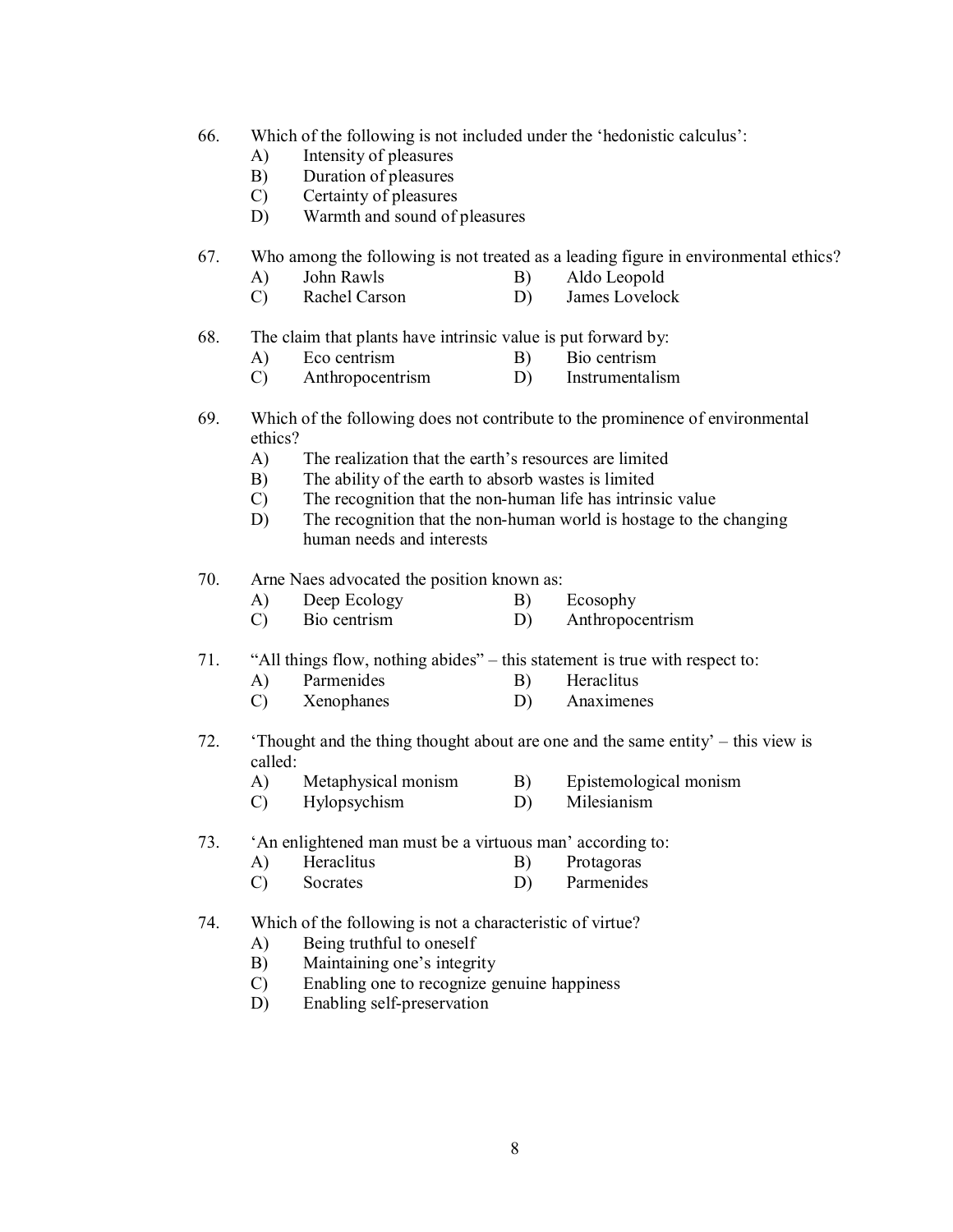- 75. The technique of *Socratic irony* consisted not in:
	- A) Posing as an ignorant person and always asking questions
	- B) Extracting answers from others
	- C) Employing dialectical method
	- D) Trying to prove an assertion using vague language
- 76. Choose the correct sequence:
	- A) Rational soul virtue of wisdom class of guardians
	- B) Rational soul virtue of moderation class of guardians
	- C) Rational soul virtue of wisdom class of warriors
	- D) Rational soul virtue of courage class of guardians
- 77. Aristotle's metaphysics can be summarized as:
	- A) All things in nature develop from imitating the ideals
	- B) Ideal object is actually independent of particular things
	- C) Objects are in a state of multiplicity and flux
	- D) All nature everywhere seeks to realize its essence
- 78. Find out the correct sequence in the development of an object from potential to actual reality:
	- A) Matter or substance form or essence motion end
	- B) End motion form or essence matter or substance
	- C) End form or essence motion matter or substance
	- D) Matter or substance motion end form or essence
- 79. 'God is truth *per se'* and all truth comes from God according to:
	- A) St. Anselm B) St. Abelard
	- C) St. Thomas Aquinas D) William of Occam
- 80. The list of innate ideas consists of:
	- A) God, Soul, principle of cause and effect
	- B) God, mind, matter, cause and effect
	- C) Soul, mind, matter, ideas in general
	- D) God, soul, ideas in general

81. "Whatever is, is in God, and without God, nothing can be or be conceived" – this statement is true in the case of:

- A) Rene Descartes B) Benedict Spinoza
- C) Wilhelm Leibniz D) Immanuel Kant
- 82. "To be is to be active" according to:
	- A) John Locke B) Wilhelm Leibniz
		- C) Benedict Spinoza D) Aristotle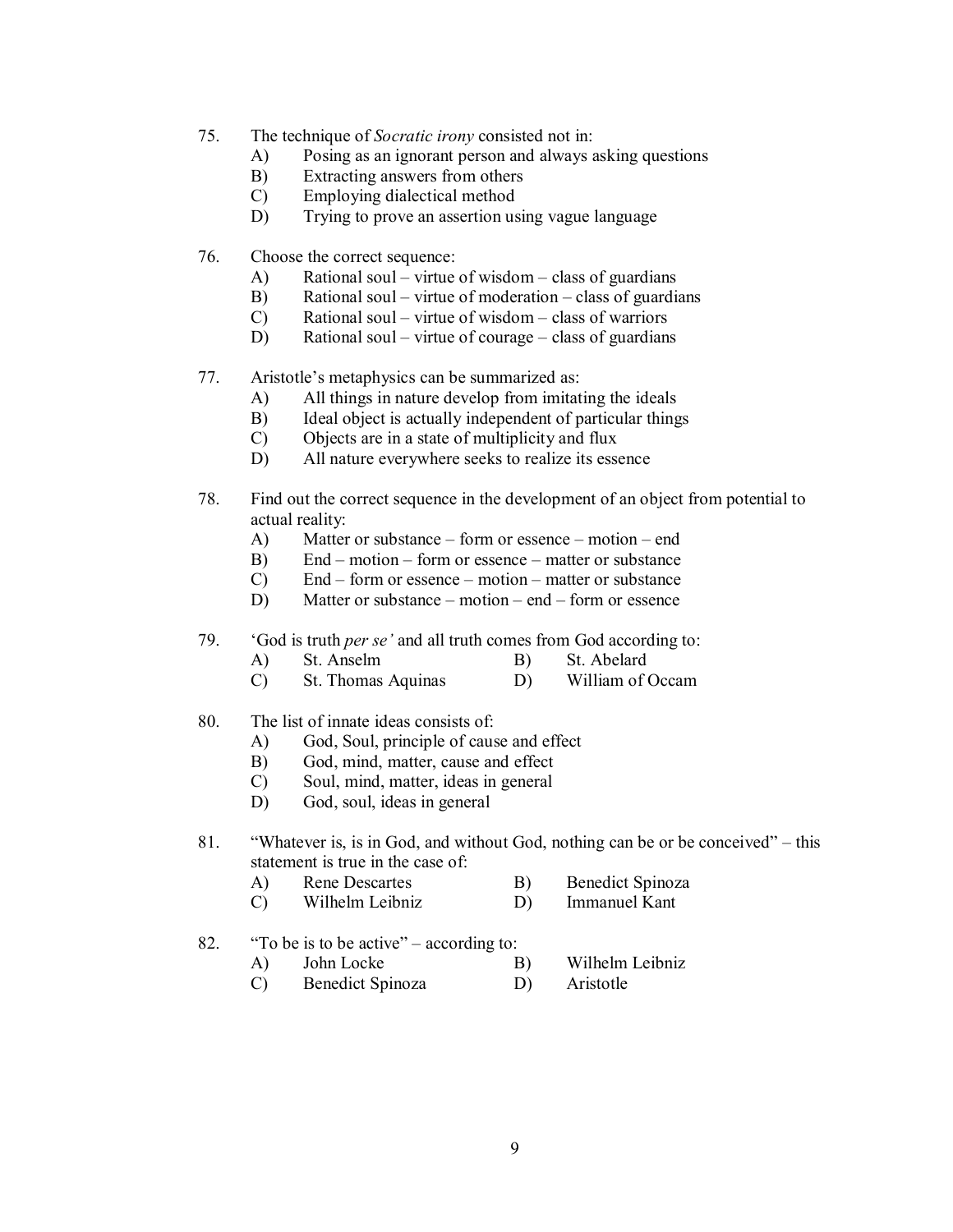- 83. Match the following:
	-
	-
	-
	-
	- a b c d A) iv i iii ii B) i iii iv ii C) ii i iii iv D) ii iv i iii
	- a) David Hume i. Denial of innate ideas
	- b) George Berkeley ii. Knowledge consists of mere sequence of ideas
	- c) John Locke iii. Apriori aspects of mind
	- d) Immanuel Kant iv. Denied abstract ideas
- 84. Immanuel Kant accepted the category of quality as consisting of:
	- A) Reality, negation and limitation
	- B) Unity, plurality and totality
	- C) Substance, accidents, cause effect
	- D) Existence, non-existence, necessity, contingency
- 85. Mind is not a passive *tabula rasa* according to:
	- A) John Locke B) David Hume
	- C) Immanuel Kant D) George Berkeley

#### 86. Match the following:

- a) Transcendental Aesthetic i. Soul, World and God
- b) Transcendental Analytic ii. Space and time
- c) Transcendental dialectic iii. Categories<br>
d) Ideals of reason iv. Noumena c
- 
- 
- a b c d A) iii i iv ii B) ii iii iv i C) ii i iv iii D) iv ii i iii

87. In developing the theory of dialectical materialism, Karl Marx was influenced by:

- A) Kant and Hegel B) Kant and Feuerbach
- C) Hegel and Feuerbach D) Hume and Hegel
- 88. The position that the mode of production of material goods determines the political, social, intellectual and religious life of a given people in each era of history is known as:
	- A) Historical materialism B) Labor theory of value
		-
	- C) Dictatorship of proletariat D) Marxian dialectic

- 
- 
- d) Ideals of reason iv. Noumena or thing-in-itself
-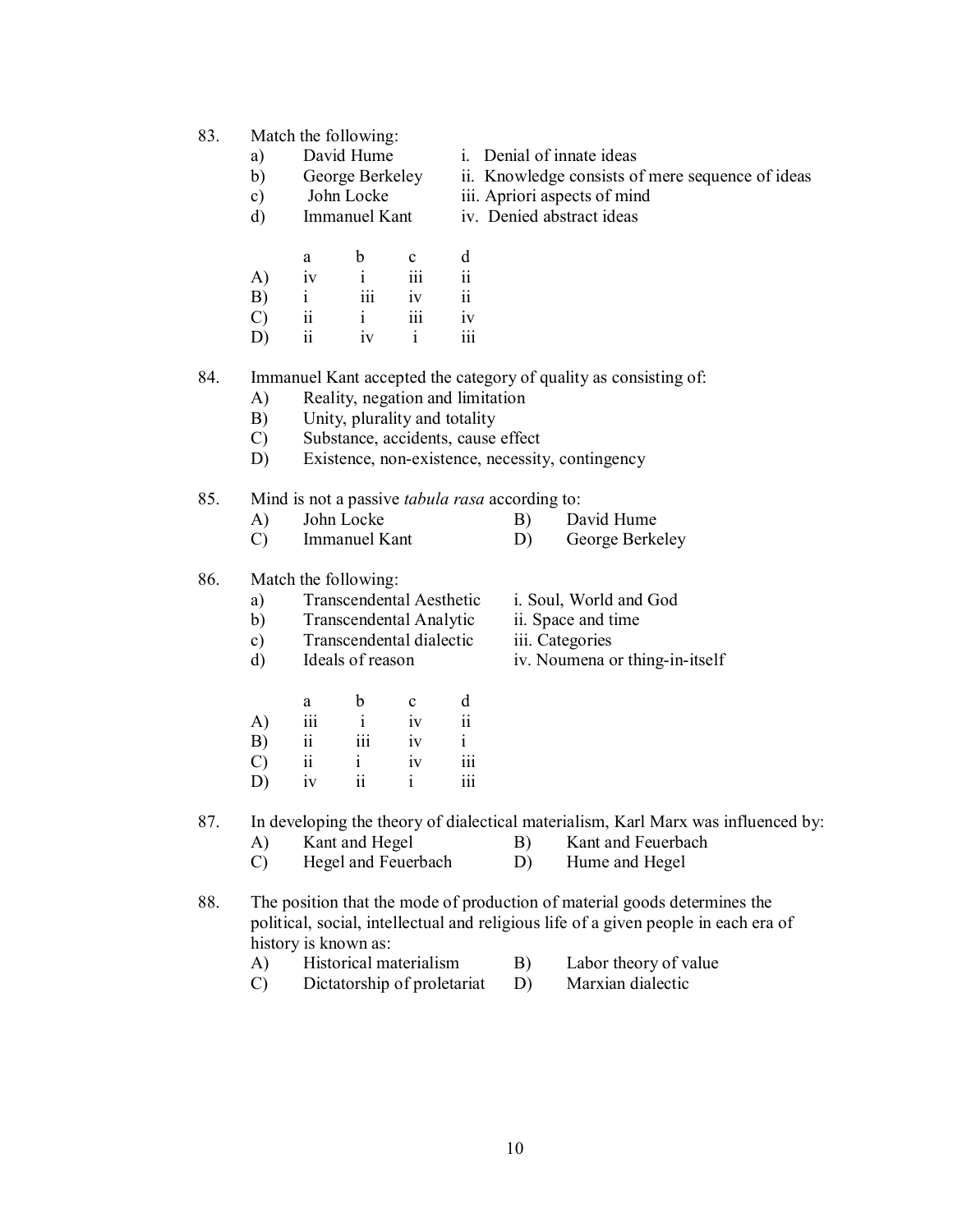- 89. Find out the correct answer:
	- i. Rejected the idea of absolute matter
	- ii. Denied the concept of soul substance
		- iii. Doubted the validity of scientific knowledge
		- iv. Skeptical about the objective validity of moral principles
	- A) Immanuel Kant B) George Berkeley
	- C) John Locke D) David Hume

#### 90. John Dewey's brand of pragmatism is known as:

- A) Positivism B) Naturalism C) Objectivism D) Instrumentalism
- 91. Match the following:
	- - List I<br>
		a. C S Pierce 1. The
		- b. William James 2. *Fixation of Belief*
		- c. John Dewey 3. *Studies in Humanism*
		- d. F C S Schiller 4. *The Will to Believe*
		- A) a-2, b-4, c-1, d-3 B) a-4, b-2, c-1, d-3
		- C) a-3, b-4, c-2, d-1 D) a-2, b-1, c-4, d-3

## 92. Match the following:<br>a) Realism and analysis

- a) Realism and analysis i. Russell and Wittgenstein
- 
- c) Linguistic traps
- d) Diversity of language iv. Moore and Russell
- 

1. The Quest for Certainty

- b) Formal language ii. Gilbert Ryle and Wittgenstein<br>
c) Linguistic traps iii. John Austin
	-
	-

|               | a   | b        | c      | d                       |
|---------------|-----|----------|--------|-------------------------|
|               | 111 | iv       | ٠<br>1 | $\overline{\mathbf{i}}$ |
| A)<br>B)      | iv  | 1        | ii     | iii                     |
| $\mathcal{C}$ | 11  | iii      | iv     | $\mathbf{i}$            |
| D)            |     | .<br>iïi | iv     | ii                      |

93. Bertrand Russell published his theory of descriptions in his publication:

- A) *Principles of Mathematics* B) *The Concept of Mind*
- C) *Sense and Sensibility* D) *On Denoting*

#### 94. "Language has countless functions"- according to:

- A) A J Ayer B) Martin Heidegger
- C) Ludwig Wittgenstein D) Mortiz Schlick
- 
-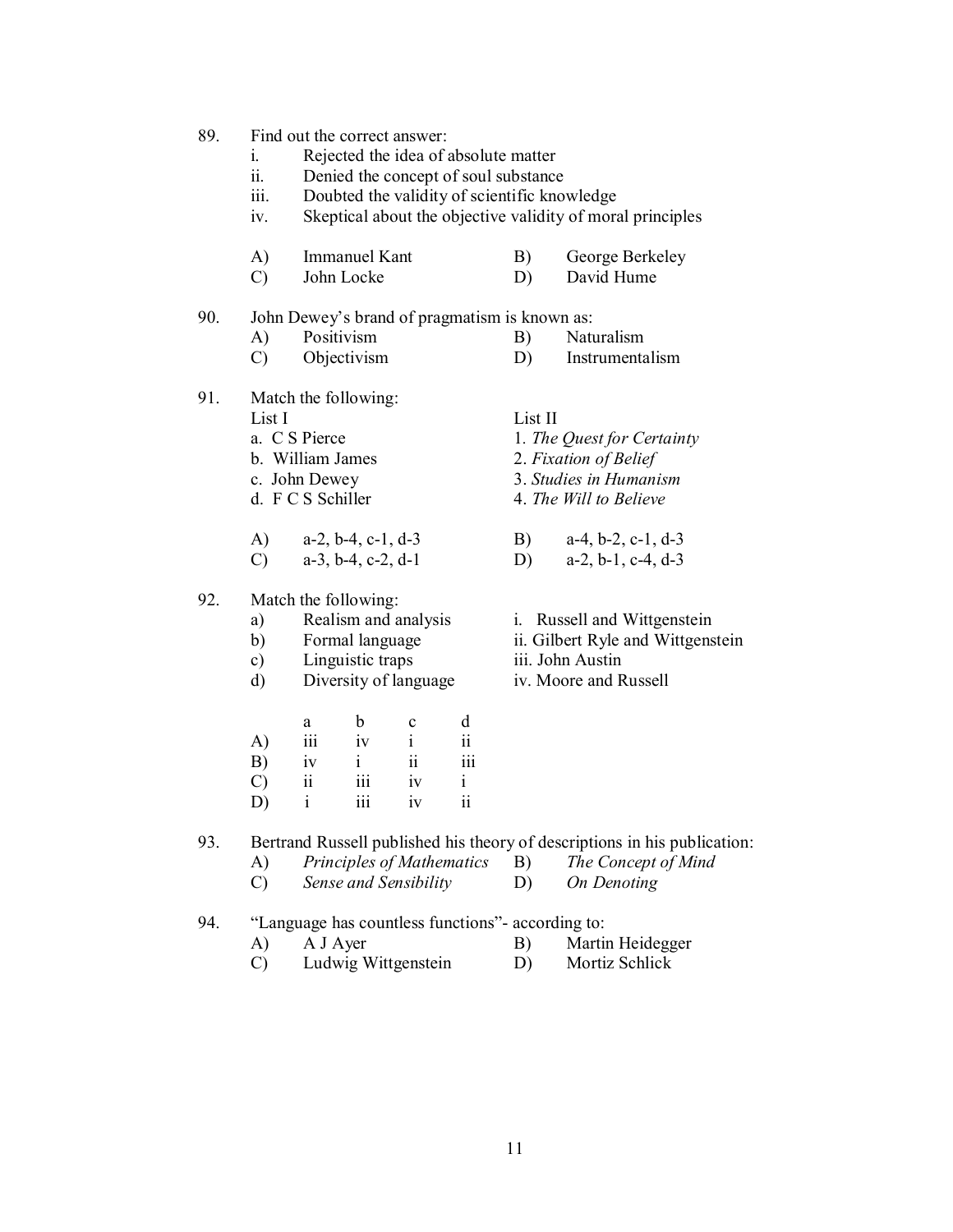95. Pick up the correct answer for the following:

- a) G E Moore i. Ordinary language analysis<br>b) J Austin ii. Logical construction
	-
- 
- 
- c) B Russell iii. Showing the fly the way out of the fly-bottle

ii. Logical construction

d) L Wittgenstein iv. Realistic analysis

|               | a   | b   | c  | d            |
|---------------|-----|-----|----|--------------|
| A)            | iv  | i   | ii | <br>111      |
| B)            | iii | iv  | ii |              |
| $\mathcal{C}$ | ii  | 111 | iv | $\mathbf{i}$ |
| D)            | 111 |     | iv | ii           |

#### 96. The famous later work of Wittgenstein is:

- A) *Logical Investigations*
- B) *Philosophical Investigations*
- C) *Tractatus Logico Philosophicus*
- D) *Problems of Philosophy*

#### 97. 'Eliminate all metaphysics' –this is the accepted slogan of:

- A) Pragmatism B) Descriptivism
- C) Logical Positivism D) Humanism

### 98. The book referred to as the metaphysical masterpiece of Descartes is:

- A) *Meditations on First Philosophy*
- B) *Critique of Pure Reason*
- C) *Discourse on Method*
- D) *Passions of the Soul*

#### 99. The major work of Gottlieb Frege on philosophy of language is:

- A) *Foundations of Arithmetic*
- B) *On Sense and Reference*
- C) *Function and Concept*
- D) *On Concept and Object*
- 100. The distinction of *langue / parole* (structure / event) is upheld by:
	- A) Ferdinand de Saussure B) Noam Chomsky<br>C) Roland Barthes D) Claude Levi-Stra
	- C) Roland Barthes D) Claude Levi-Strauss
- 101. According to Louis Althusser education, political parties, family, religious sects etc. constitute the:
	- A) Repressive state apparatus
	- B) Ideological state apparatus
	- C) Structuralist Marxism
	- D) Social totality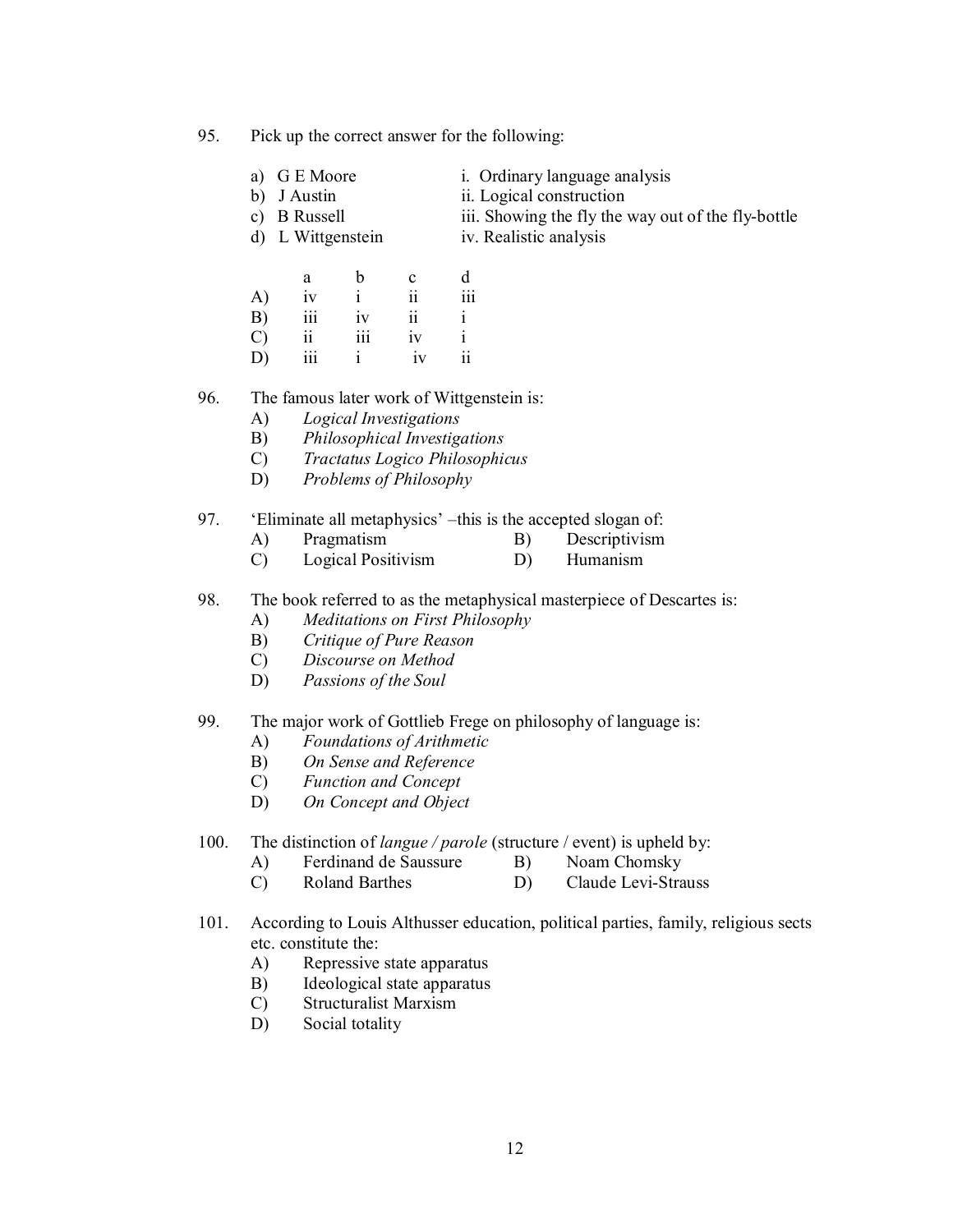- 102. Which of the following is not true of the concept of ideological hegemony put forward by Antonio Gramsci:
	- A) Allows the dominant class to rule with legitimacy and consent
	- B) Has institutional support from education, religion and popular culture
	- C) Its power is derived from its unreflective acceptance
	- D) Depends on the repressive machinery of the state

103. Which of the following is not true of the exponents of existentialism?

- A) Centrality of personal choice
- B) Priority of existence over essence
- C) Ultimate absurdity of all human efforts
- D) Logical and universal basis for morality
- 104. Which of the following is not a deductive argument form?
	- A) Modus Ponens B) Modus Tollens
	- C) *Reductio ad absurdum* D) Reasoning by analogy
- 105. According to Jainism, the notion of substance is subject to the conditions of:
	- A) Production, destruction and permanence
	- B) Production, destruction and change
	- C) Destruction, change, evolution
	- D) Production, evolution, destruction
- 106. The pluralistic realism of Vaisesika system stands for:
	- A) Identity-in-difference B) Identity and difference
	- C) Identity or difference D) Neither identity nor difference
- 107. The famous Chipko movement is associated with the resistance in relation to:
	- A) Medical technologies B) Feminist issues<br>C) Environmental issues D) Legal issues
	- $C$  Environmental issues  $D$
- 108. Match the following:
	- a) Emotivism i. G E Moore b) Categorical Imperative ii. John Dewey c) Naturalistic Fallacy iii. Immanuel Kant d) Human Nature and Conduct iv. R L Stevenson

|               | a   | b   | c  | d                |
|---------------|-----|-----|----|------------------|
| A)            | iv  | iii | i  | ii               |
| B)            | ii  | iii | iv | $\mathbf{i}$     |
| $\mathcal{C}$ | 111 |     | iv | $\ddot{\rm ii}$  |
| D)            | iv  |     | 11 | $\overline{111}$ |

109. The theory of causation advocated by the Nyaya- Vaisesika system is known as:

A) Parinamavada B) Arambhavada C) Vivarthavada D) Pratityasamutpadavada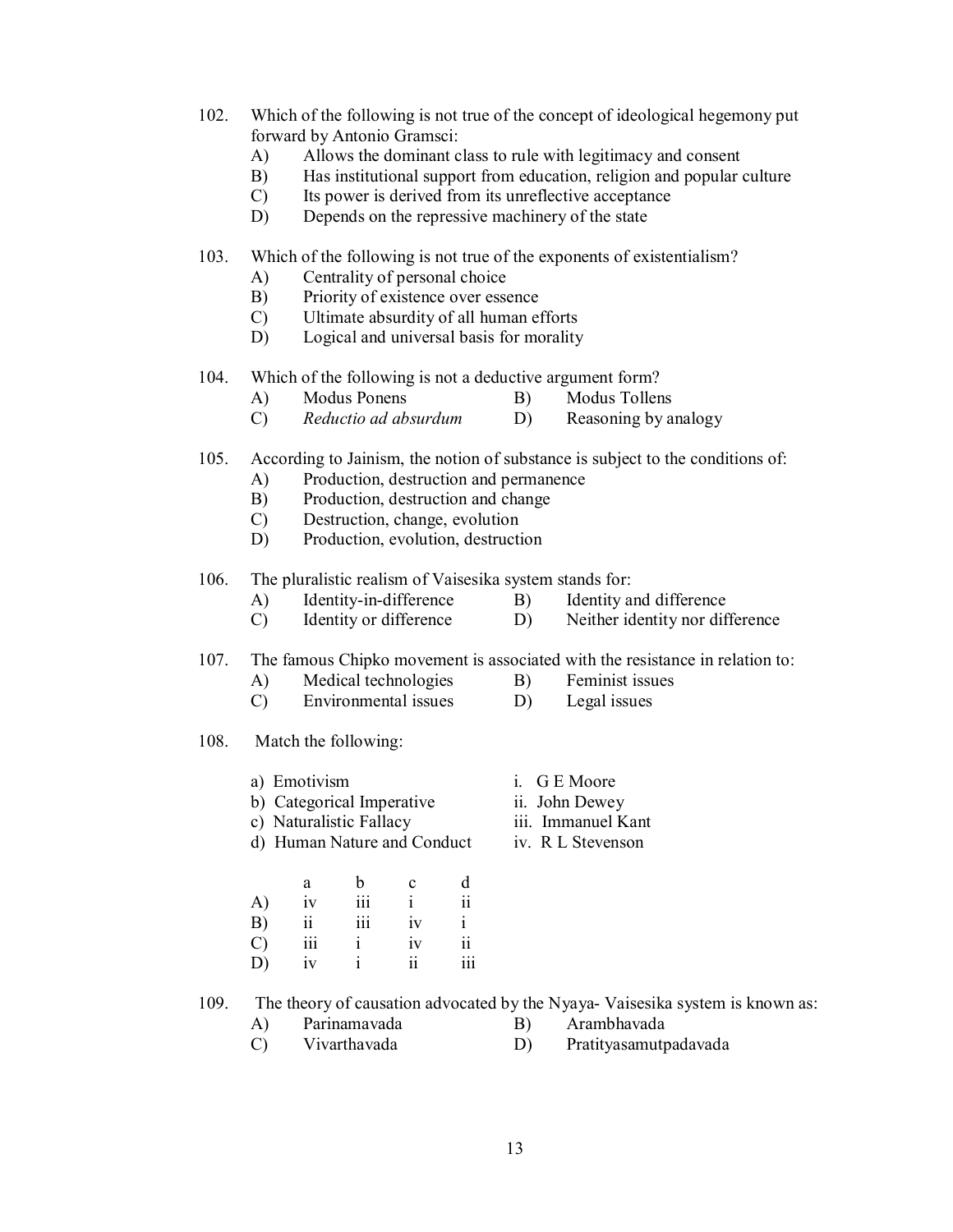- 110. According to Buddhism, ahimsa consists in:
	- A) Maitri and karuna B) Karuna and mudita
- - C) Mudita and maître D) Maitri, karuna and mudita

#### 111. 'Veracity is right' is an accepted principle in:

- A) Formalism B) Teleology
- C) Naturalism D) Utilitarianism
- 112. The cardinal virtues consist of:
	- A) Wisdom, courage, appetite and justice
	- B) Justice, courage, co-operation and temperance
	- C) Wisdom, courage, temperance and justice
	- D) Temperance, courage, love and co-operation

113. Find out the correct sequence in the process of induction:

- A) Observation of facts, general law, formation of hypothesis, verification of hypothesis
- B) Observation of facts, formation of hypothesis. Verification of hypothesis, general law
- C) General law, observation of facts, formation of hypothesis, verification of hypothesis
- D) Formation of hypothesis, general law, observation of facts, verification of hypothesis
- 114. Assertion (A): Modus Ponens is an elementary argument form

Reason ( R ): Validity of elementary argument forms are easily established by truth tables

Answer Codes:

- A) Both A and R are individually true and R is the correct explanation of A
- B) Both A and R are individually true and R is not the correct explanation of A
- C) A is true but R is false
- D) A is false but R is true
- 115. Assertion (A): Meta-ethics consists of philosophical analysis Reason  $(R)$ : Meta- ethics is concerned with clarification and understanding

Answer codes:

- A) A is true but R is false
- B) Both A and R are individually true and R is the correct explanation of A
- C) A is false but R is true
- D) Both A and R are individually true but R is not the correct explanation of A